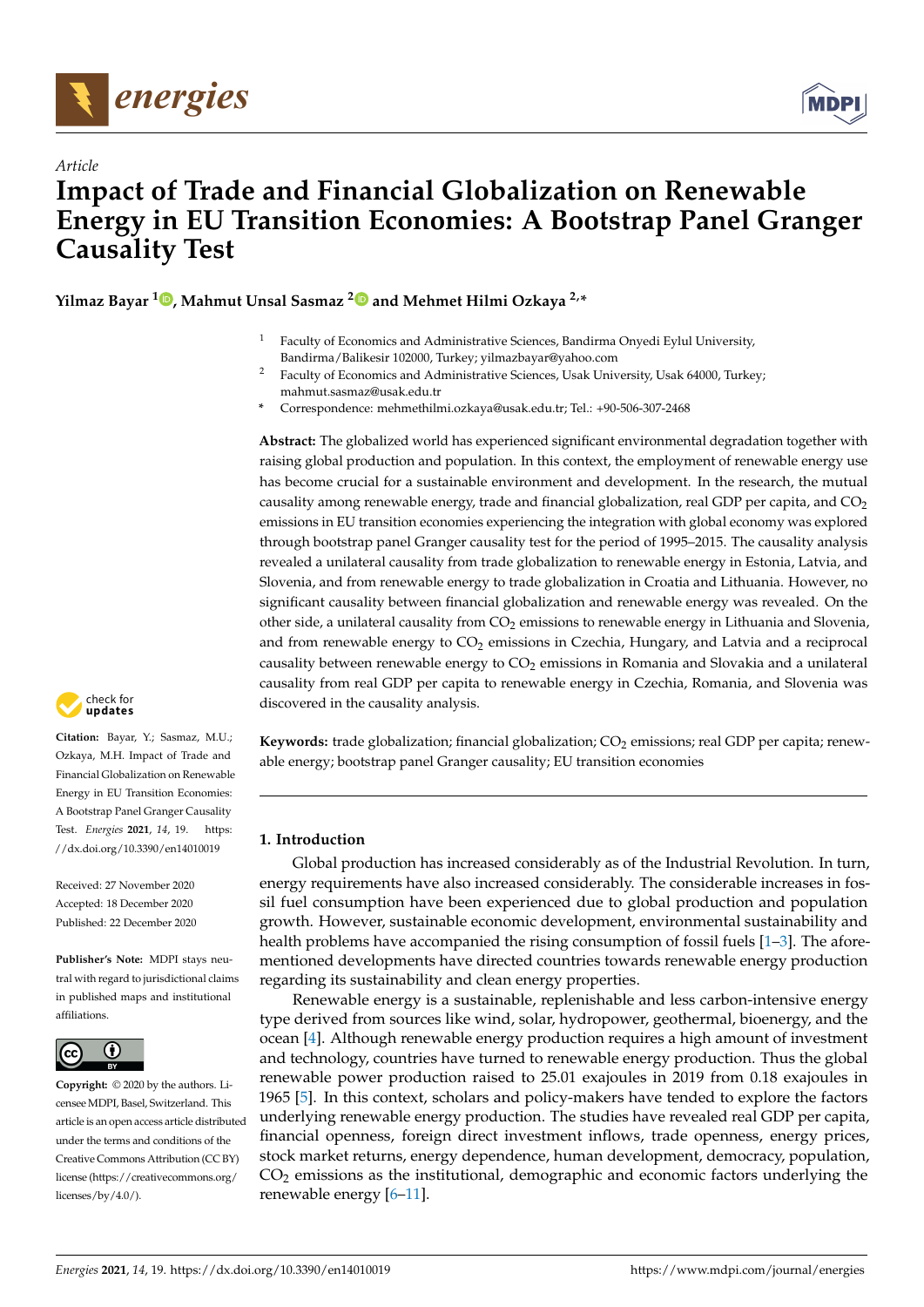The related empirical literature reveals that a few scholars had studied the influence of trade and financial globalization on renewable energy. However, both trade and financial globalization can contribute to renewable energy production and consumption through increases in production, technological transfer and financing provision. The study aims to contribute to the limited literature considering the gap in the relevant literature. In this regard, the paper aims to analyze the causality among trade and financial globalization, renewable energy,  $CO<sub>2</sub>$  emissions, real GDP per capita in the sample of eleven EU transition states during the period 1995–2015 through Kónya [\[12\]](#page-10-6) causality test. The EU transition economies have begun to integrate with the global economy through an institutional and economic transformation as of the late 1980s. Furthermore, the EU transition economies experienced significant increases in share of energy from renewable sources in total energy as seen in Table [1.](#page-1-0) Therefore, we explore the causality between economic globalization indicators and renewable energy in sample of EU transition economies.

| Country                                                                 | 1990 (World Bank,<br>2020a)   | 2009 (Eurostat, 2020) | 2018 (Eurostat, 2020) |
|-------------------------------------------------------------------------|-------------------------------|-----------------------|-----------------------|
| Bulgaria                                                                | 1.91684851                    | 12.005                | 20.528                |
| Croatia                                                                 | 21.9231797                    | 23.597                | 28.024                |
| Czechia                                                                 | 3.57150703                    | 9.978                 | 15.15                 |
| Estonia                                                                 | 3.35607862                    | 22.931                | 29.996                |
| Hungary                                                                 | 3.85666956                    | 11.674                | 12.489                |
| Latvia                                                                  | 17.5696905                    | 34.318                | 40.292                |
| Lithuania                                                               | 3.09677851                    | 19.798                | 24.448                |
| Poland                                                                  | 2.50148484                    | 8.661                 | 11.284                |
| Romania                                                                 | 3.35576588                    | 22.157                | 23.875                |
| Slovakia                                                                | 2.22533593                    | 9.368                 | 11.896                |
| Slovenia                                                                | 12.3519506                    | 20.147                | 21.149                |
| $\sim$<br>$\cdot$ $\cdot$ $\cdot$ $\cdot$ $\cdot$ $\cdot$ $\cdot$<br>T. | $1.347 - 1.1$ m $-1.54$ $1.1$ |                       |                       |

<span id="page-1-0"></span>**Table 1.** Share of energy from renewable sources in total energy (%).

Source: Eurostat [\[13\]](#page-10-7) and World Bank [\[14\]](#page-10-8).

The paper's remaining sections are structured as follows: the next part briefly summarizes the related literature, the third part introduces the dataset and the methodological approach, and the fourth section conducts the applied analysis and the study ends up with the conclusions.

#### **2. Literature Review**

Renewable energy has become a significant energy source for a sustainable environment and development. Therefore, the determinants of renewable energy production have been widely explored in energy and environment economics. The related empirical literature has generally remained inconclusive, in other words, have reached mixed findings about the impact of institutional and economic variables on renewable energy for different country groups. We evaluate that this can mainly result from the use of samples with different characteristics and methods. Furthermore, the world experienced a considerable improvement in the globalization process. Most of the countries have integrated with global markets and can benefit from the positive aspects of globalization. However, a few researchers have centered on the interaction between globalization, economic globalization, and renewable energy. The scholars have generally used the globalization index in the limited relevant empirical literature, although globalization is a multifaceted process. This research focuses on trade and financial globalization on  $CO<sub>2</sub>$  emissions, considering the aforementioned issues.

In the literature about the impact of globalization on  $CO_2$  emissions, Leitão [\[15\]](#page-10-9) and Yazdi and Shakouri [\[16\]](#page-10-10) found a reciprocal causality between globalization and renewable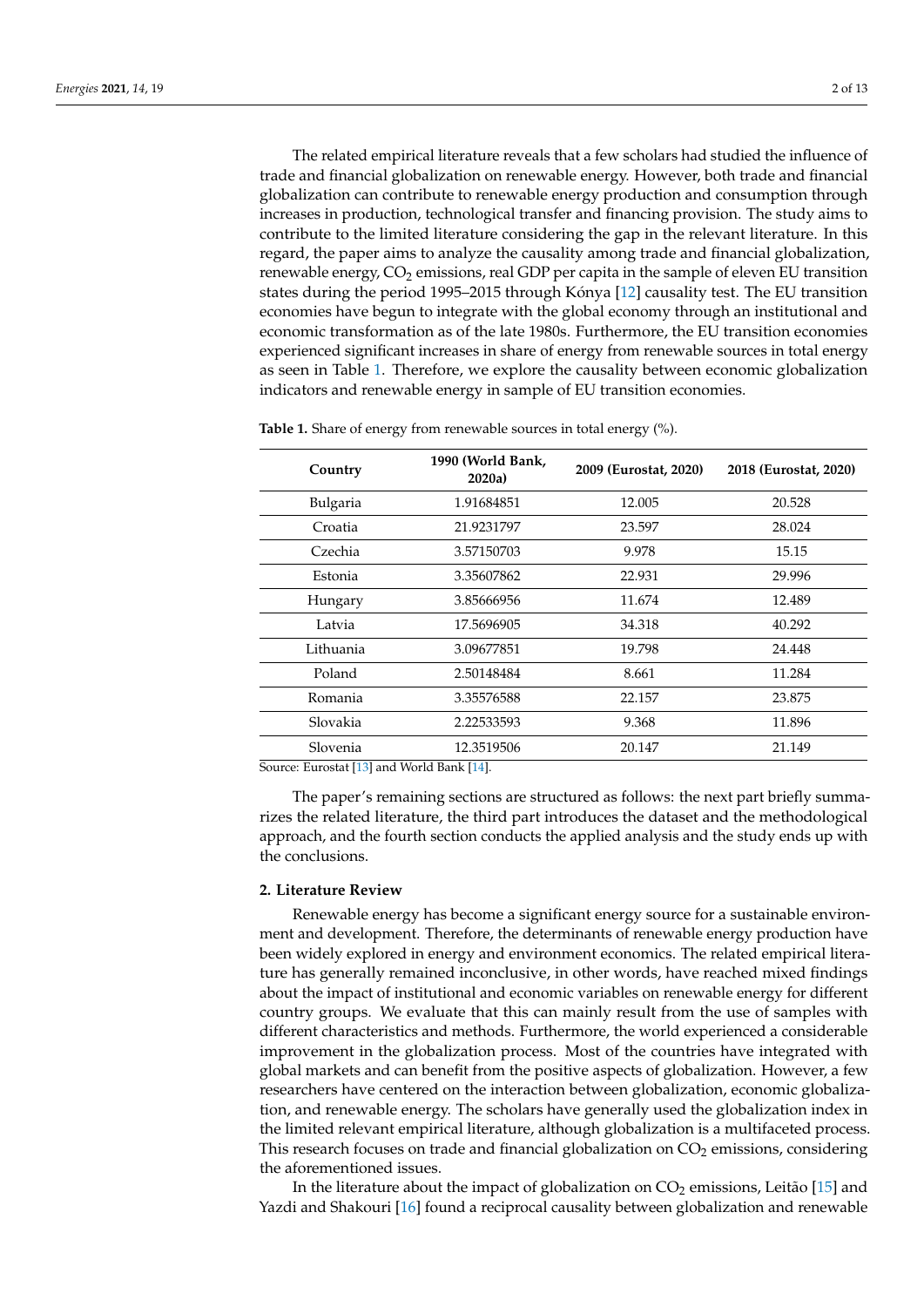energy. However, Padhan et al. [\[17\]](#page-10-11) revealed a negative influence of economic globalization on renewable energy consumption, but Gozgor et al. [\[18\]](#page-10-12) discovered a positive influence of economic globalization on renewable energy.

In this context, Leitão [\[15\]](#page-10-9) analyzed the causality among globalization,  $CO<sub>2</sub>$  emissions, economic growth, and renewable energy in Portugal during the period 1970–2010 and discovered a reciprocal causality between globalization and renewable energy. On the other hand, Yazdi and Shakouri [\[16\]](#page-10-10) researched the causality among globalization, trade openness, economic growth, and renewable energy consumption in Iran for the period of 1992–2014 through ARDL cointegration test and revealed a reciprocal causality between globalization, renewable energy consumption, and economic growth.

Padhan et al. [\[17\]](#page-10-11) researched the effect economic globalization and economic growth on renewable energy consumption in OECD member states through quantile regression for the period of 1970–2015 and revealed a negative influence of economic globalization on renewable energy consumption, but a positive influence of real GDP per capita on renewable energy consumption. However, Gozgor et al. [\[18\]](#page-10-12) reached the opposite conclusion for the nexus of economic globalization and renewable energy in the same sample through cointegration analysis.

In the empirical literature, the relationship between trade liberalization/trade and renewable energy has been explored and different causality directions between two variables have been revealed for the different countries. In this context, Sebri et al. [\[19\]](#page-10-13) explored the interaction among trade openness,  $CO<sub>2</sub>$  emissions, economic growth, and renewable energy consumption in BRICS countries for the duration of 1971–2010 through VECM and a mutual causality between economic growth and renewable energy was discovered. On the other side, Rasoulinezhad and Saboori [\[9\]](#page-10-14) explored the relationship among financial and trade openness,  $CO<sub>2</sub>$  emissions, economic growth, and renewable energy consumption in Commonwealth of Independent States over the 1992–2015 period through causality analysis and no significant causality between trade liberalization and renewable energy consumption, but a unilateral causality from financial openness to renewable energy consumption and a bilateral causality between renewable energy and economic growth was discovered.

Jebli et al. [\[20\]](#page-10-15) explored the causality among trade openness,  $CO<sub>2</sub>$  emissions, economic growth, and renewable energy consumption in 22 Central and Southern American economies throughout 1995–2010 through panel VECM Granger causality and a unilateral causality from renewable energy to trade openness,  $CO<sub>2</sub>$  emissions, and economic growth was revealed in the short run, but a bilateral causality among renewable energy, trade openness, and  $CO<sub>2</sub>$  emissions in the long run. Zeren and Akkus [\[21\]](#page-10-16) examined the causality between trade openness, renewable energy consumption in top Bloomberg emerging economies over 1980–2015 period through the Dumitrescu and Hurlin [\[22\]](#page-10-17) panel causality test and a mutual causality between trade liberalization and renewable energy was discovered.

On the other side, Murshed [\[23\]](#page-10-18) researched the influence of trade openness on renewable energy consumption in South Asian Economies for 2000–2017 through causality and regression analyses and discovered that trade openness enhanced renewable energy consumption. Akar [\[24\]](#page-10-19) reached a similar finding for Balkan countries. Alam and Murad [\[25\]](#page-10-20) explored the influence of trade openness, economic growth on renewable energy consumption in 25 OECD states over 1970–2012 period through panel ARDL. They discovered a positive influence of trade liberalization and economic growth on renewable energy consumption. However, Lau et al. [\[26\]](#page-11-0), Kumaran et al. [\[27\]](#page-11-1), and Zhao et al. [\[28\]](#page-11-2) reached conclusions suggesting a negative impact of trade openness on renewable energy.

Furthermore, some researchers have explored the influence of total trade or foreign trade volume on renewable energy. In this context, Aïssa et al. [\[29\]](#page-11-3) researched the interaction among renewable energy consumption, trade, and output in eleven African countries through panel cointegration analysis. They revealed a positive long-run effect of trade on renewable energy, but no causality between renewable energy consumption and trade or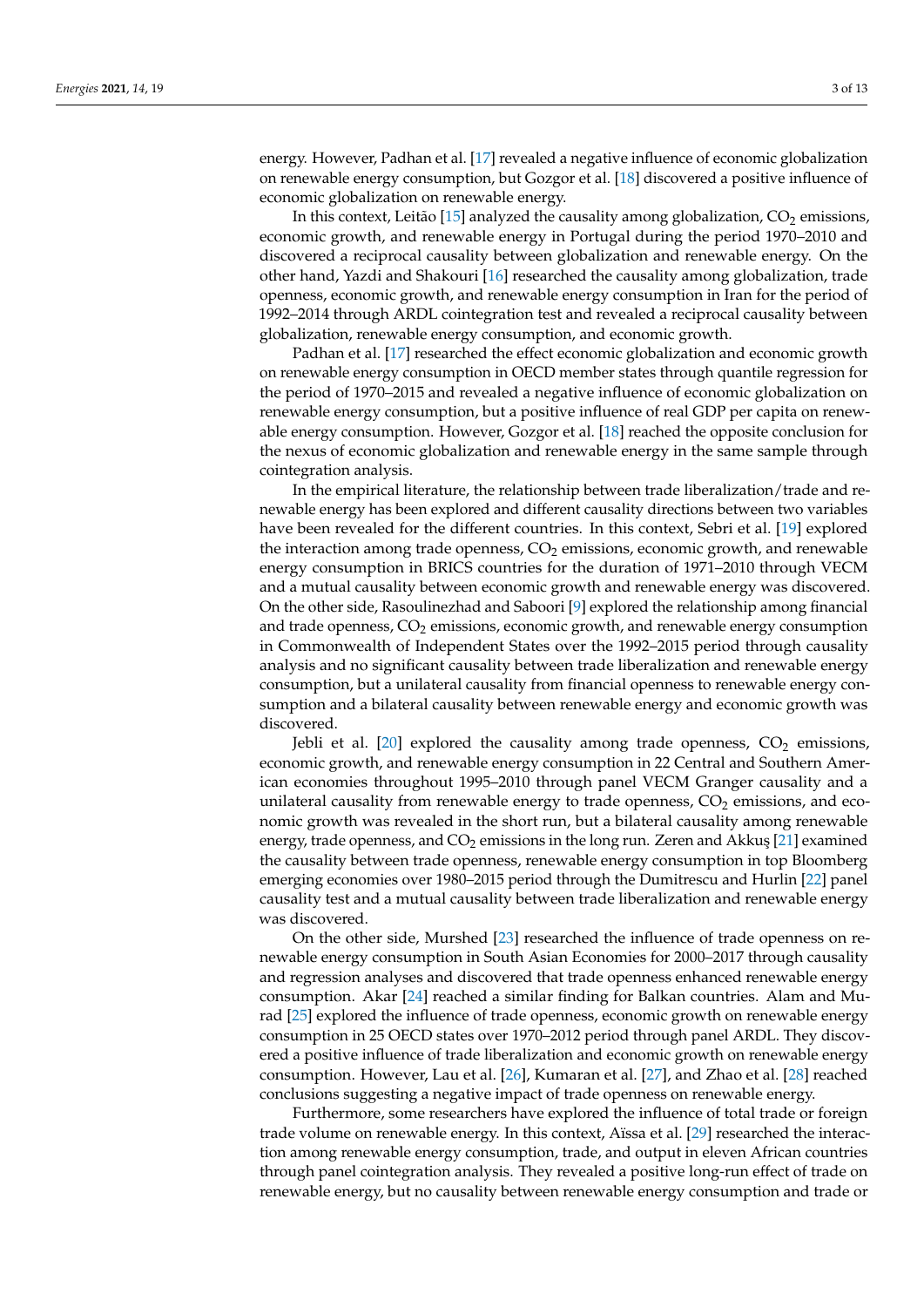output. Kim and Kim [\[30\]](#page-11-4) also explored the relationship between renewable energy and international trade and discovered a positive effect of international trade on renewable energy. Jebli and Youssef [\[31\]](#page-11-5) also conducted research on the mutual interaction among foreign trade,  $CO<sub>2</sub>$  emissions, economic growth, and renewable energy consumption in Tunisia over 1980–2009 period through causality analysis and a unilateral causality from trade, GDP,  $CO<sub>2</sub>$  emissions, to renewable energy has been discovered.

Jebli et al. [\[32\]](#page-11-6) researched the interaction between trade and renewable energy in OECD member states over the duration of 1980–2010 and a unilateral causality from trade to renewable energy was discovered. Tiba et al. [\[33\]](#page-11-7) also analyzed the interaction among foreign trade, renewable energy, environment, and economic growth in 24 middle and high income countries and a unilateral causality from foreign trade to renewable energy, a mutual causality between  $CO<sub>2</sub>$  emissions and economic growth, between  $CO<sub>2</sub>$ emissions and renewable energy was discovered in high income countries. Furthermore, a mutual causality between trade/economic growth and renewable energy was discovered in middle-income countries.

Amri [\[34\]](#page-11-8) explored the relationship among trade, economic growth, and renewable energy in 72 developed and developing countries for the duration of 1990–2012 through dynamic regression analysis and found a mutual causality between trade/income and renewable energy consumption. Liu et al. [\[35\]](#page-11-9) analyzed the interaction among renewable energy, trade, and output in 15 Asia-Pacific countries over 1994–2014 period through cointegration and causality analyses and a unilateral short run causality from import to renewable energy and output and a mutual causality between renewable energy and output and a unilateral causality from international trade to renewable energy was discovered. Nathaniel and Khan [\[36\]](#page-11-10) explored the interaction among trade, renewable energy, and ecological footprint in ASEAN countries for the period of 1990–2016 through cointegration and causality analyses, and no significant causality between trade and renewable energy was discovered.

The studies on the impact of GDP per capita and economic growth on renewable energy have reached mixed findings.

Alabi et al. [\[37\]](#page-11-11) explored the causal interaction between economic growth and renewable energy consumption in Angola, Algeria, and Nigeria over the 1971–2011 period and disclosed a bi-lateral causality between two variables. Caruso et al. [\[38\]](#page-11-12) reached similar findings for selected EU countries. However, Menyah et al. [\[39\]](#page-11-13), Ocal and Aslan [\[40\]](#page-11-14), and Bakirtas et al. [\[41\]](#page-11-15) reached a significant causality from economic growth to renewable energy.

On the other side, Lin et al. [\[42\]](#page-11-16) researched the determinants of the renewable electricity share in total electricity consumption in China for the 1980–2011 period and revealed a positive influence of economic growth on renewable electricity consumption. Lau et al. [\[26\]](#page-11-0) researched the determinants of renewable energy consumption in Malaysia over the 1980– 2015 period through ARDL approach and disclosed a positive influence of economic growth on renewable energy. Przychodzen and Przychodzen [\[43\]](#page-11-17) explored the determinants of renewable energy consumption in 27 transition economies for the period of 1990–2014 and economic growth positively affected renewable energy production.

However, Mehrara et al. [\[44\]](#page-11-18) explored the factors underlying renewable energy use in Economic Cooperation Organization countries during the period 1992–2011 and revealed a negative impact of economic growth on renewable energy use. Omoju [\[45\]](#page-11-19) reached the same findings for China. Akar [\[24\]](#page-10-19) explored the determinants of renewable energy in Balkan countries over the 1998–2011 period through regression analysis and disclosed a negative effect of economic growth on renewable energy consumption. Ergun et al. [\[10\]](#page-10-21) researched the determinants of renewable energy consumption in Africa from 1990 to 2013 through regression analysis and revealed a negative impact of gross domestic product per capita on renewable energy production.

Some scholars explored the interaction between  $CO<sub>2</sub>$  emissions and renewable energy consumption and mainly revealed a positive impact of  $CO<sub>2</sub>$  emissions on renewable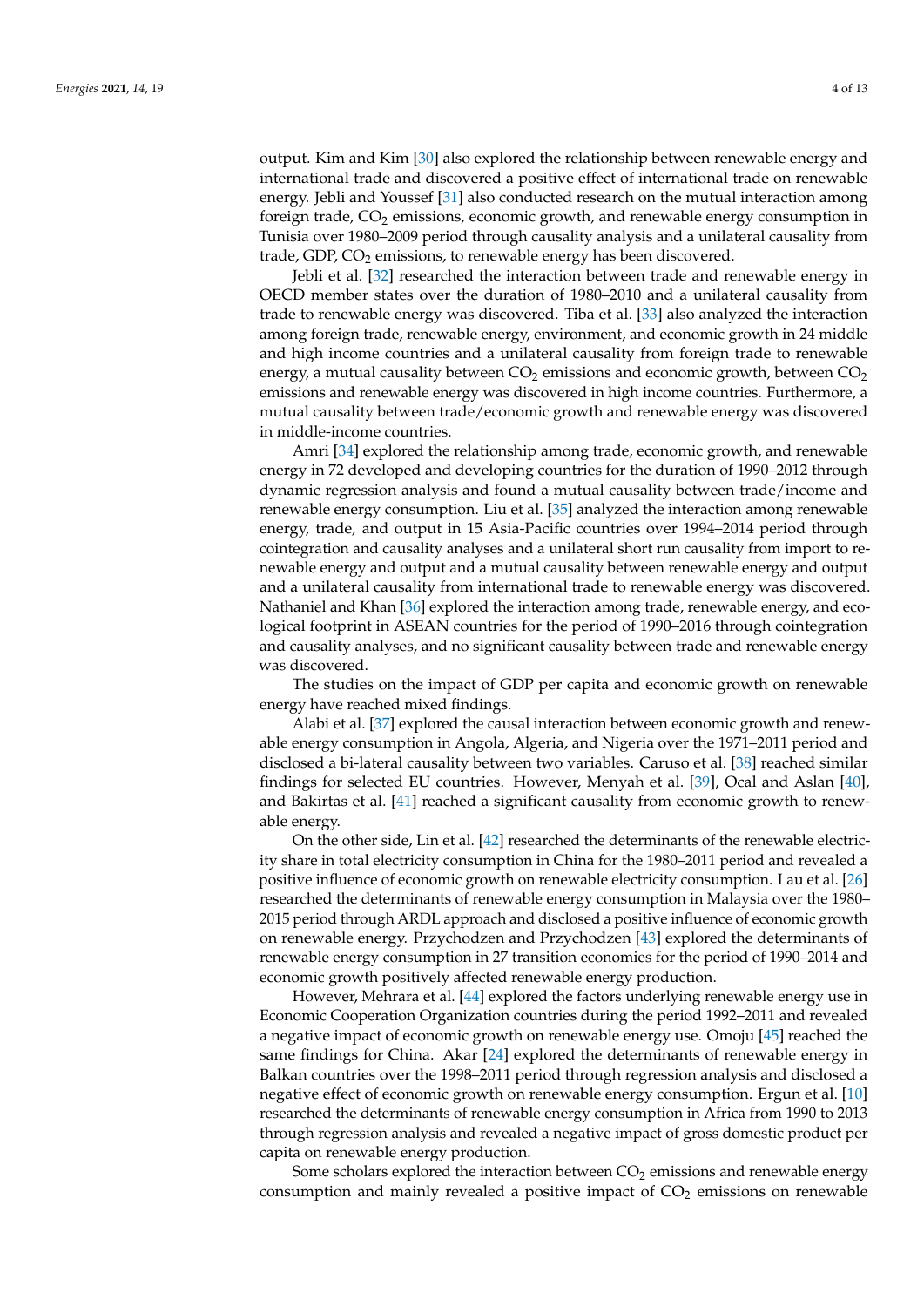energy. In this context, Omri and Nguyen  $[46]$  researched the impact of  $CO<sub>2</sub>$  emissions on renewable energy consumption in 64 countries during the 1990–2011 period through regression analysis and reached a positive impact of  $CO<sub>2</sub>$  emissions on renewable energy consumption. On the other side, Dogan and Seker [\[47\]](#page-11-21) explored the determinants of  $CO<sub>2</sub>$  emissions in the EU and revealed a bilateral causality between  $CO<sub>2</sub>$  emissions and renewable energy.

Omri et al. [\[48\]](#page-11-22) analyzed the determinants of renewable energy consumption in 64 countries through regression analysis and revealed the  $CO<sub>2</sub>$  emissions as a significant driver of renewable energy consumption. However, Paweenawat and Plyngam [\[49\]](#page-11-23) researched the causality among  $CO<sub>2</sub>$  emissions, energy consumption, income, and renewable energy in Thailand over the 1986–2012 period through ARDL approach. They revealed no significant causality between  $CO<sub>2</sub>$  emissions and renewable energy in the short run.

# **3. Data and Econometric Methodology**

The study explores the causal interaction among renewable energy, trade globalization, financial globalization,  $CO<sub>2</sub>$  emission, and real GDP per capita in EU transition economies for the duration of 1995–2015. Renewable energy is proxied by share of energy from renewable sources, trade globalization and financial globalization are respectively represented by indexes of trade globalization and financial globalization calculated on an annual basis by [\[50\]](#page-11-24). Trade globalization index is calculated based on exports and imports of goods and services, trade regulations, trade partner diversity, trade agreements, trade taxes, and tariffs. On the other side, the financial globalization index is calculated based on international investments in foreign direct investments, portfolio investments, international debt, international income payments, international reserves, international investment agreements, investment restrictions, and capital account openness [\[51\]](#page-11-25). Real GDP per capita is proxied by GDP per capita (constant 2010 US\$) and  $CO<sub>2</sub>$  emissions are represented by  $CO<sub>2</sub>$ emissions (metric tons per capita) as seen in Table [2.](#page-4-0) The renewable energy data existed for the period of 1990–2015 in the database of World Bank and the period of 2009–2018 in Eurostat database. Therefore, the study period was specified as 1995–2015 regarding World Bank data [\[14\]](#page-10-8) and all the variables were annual.

| Variables     | <b>Definition</b>                             | Source                            |
|---------------|-----------------------------------------------|-----------------------------------|
| <b>RNW</b>    | Share of energy from<br>renewable sources (%) | World Bank [14]                   |
| TRGI          | Trade globalization index                     | KOF Swiss Economic Institute [50] |
| <b>FINGI</b>  | Financial globalization index                 | KOF Swiss Economic Institute [50] |
| GDP           | GDP per capita (constant 2010)<br>US\$)       | World Bank [52]                   |
| <sub>CO</sub> | $CO2$ emissions (metric tons<br>per capita)   | World Bank [53]                   |

<span id="page-4-0"></span>**Table 2.** Dataset definition.

The study sample consists of eleven transition states of EU. The programs Gauss 10.0 (APTECH Systems, Higley, Arizona, USA), EViews 10.0 (HIS Global, Irvine, California, USA), and Stata 14.0 (StataCorp LLC, TA, USA) were used for the empirical analysis. The average share of energy from renewable sources of the sample in the study duration was 16.35%. The average of trade and financial globalization indexes in the sample were 73.76 and 65.63, but three variables considerably varied among the cross-sections. On the other side, the average of real GDP per capita was 12,097 USD, but it varied very considerably among the countries. Lastly, the average  $CO<sub>2</sub>$  emissions were about 6.75 metric tons per capita as seen in Table [3.](#page-5-0)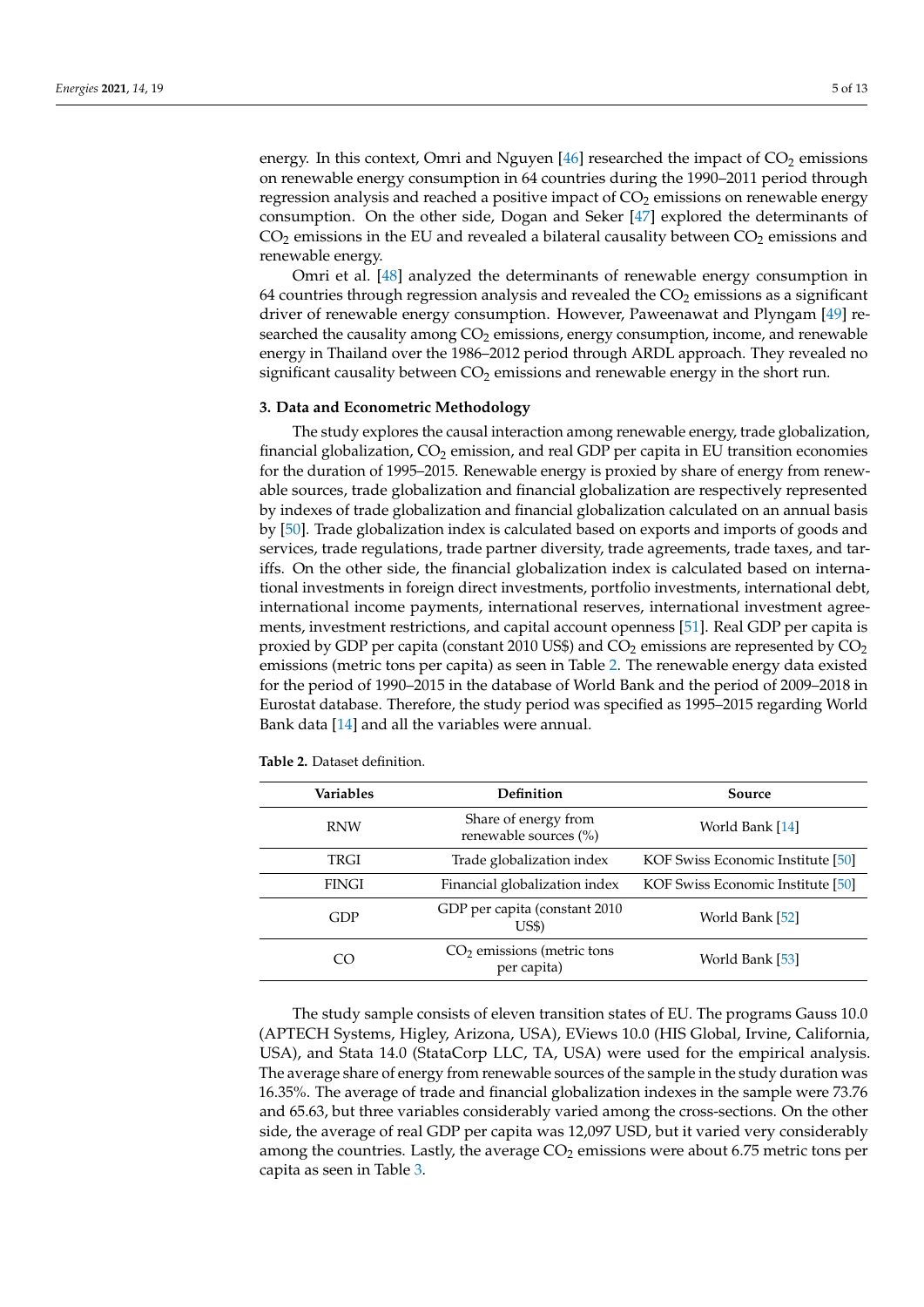| <b>Variables</b> | Mean     | Std. Dev. | Min      | Max      |
|------------------|----------|-----------|----------|----------|
| <b>RNW</b>       | 16.34636 | 9.542929  | 3.106707 | 40.36562 |
| TRGI             | 73.76266 | 10.54052  | 42.95188 | 91.06991 |
| <b>FINGI</b>     | 65.6343  | 12.83061  | 33.496   | 87.16071 |
| GDP              | 12097.59 | 4950.488  | 3784.204 | 25430.35 |
| CO               | 6.755519 | 2.850889  | 2.682623 | 14.66803 |

<span id="page-5-0"></span>**Table 3.** Main characteristics of the series.

In a selection of the panel causality tests, the presence of cross-sectional dependency and heterogeneity in the panel exhibits importance to obtain relatively more reliable results. In this context, disregarding the cross-sectional dependence would probably produce size and bias distortions in the analyses [\[54,](#page-11-28)[55\]](#page-11-29). Furthermore, seemingly unrelated regression (SUR) would exceed ordinary least squares (OLS) by estimating the equation sets one by one [\[56\]](#page-12-0) and in turn transforms the model in a way that the error terms become uncorrelated [\[56\]](#page-12-0). On the other side, the slope coefficients' heterogeneity is essential for causality analysis. The causality between two series by putting the panel's joint constraint is a robust null hypothesis [\[57\]](#page-12-1). Homogeneity presumption for panel parameters cannot include heterogeneity among the countries because of country-specific features [\[58\]](#page-12-2).

In the pretests, the presence of cross-sectional dependency and heterogeneity for the series was discovered. Therefore, we investigated the causal interaction among the series through Kónya [\[12\]](#page-10-6) bootstrap panel Granger causality test regarding cross-sectional dependency and heterogeneity. Konya [\[12\]](#page-10-6) bootstrap causality test rests on SUR and critical values are calculated for each cross-section through bootstrapping. Therefore, stationarity of the series is not required and Granger causality test can be employed for each country in the panel through Konya [\[12\]](#page-10-6) causality test. The test rests on the following SUR estimation of two equation sets:

$$
y_{i,t} = \alpha_{1,1} + \sum_{i=1}^{ty_1} \beta_{1,1,i} y_{1,t-i} + \sum_{i=1}^{lx_1} \gamma_{1,1,i} \chi_{1,t-i} + \varepsilon_{1,1,t}
$$
  
\n
$$
y_{2,t} = \alpha_{1,2} + \sum_{i=1}^{ly_1} \beta_{1,2,i} y_{2,t-i} + \sum_{i=1}^{lx_1} \gamma_{1,2,i} \chi_{2,t-i} + \varepsilon_{1,2,t}
$$
  
\n
$$
y_{N,t} = \alpha_{1,N} + \sum_{i=1}^{ly_1} \beta_{1,N,i} y_{N,t-i} + \sum_{i=1}^{lx_1} \gamma_{1,N,i} \chi_{N,t-i} + \varepsilon_{1,N,t}
$$
  
\n(1)

and:

$$
\chi_{1,t} = \alpha_{2,1} + \sum_{i=1}^{ly_2} \beta_{2,1,i} y_{1,t-i} + \sum_{i=1}^{lx_2} \gamma_{2,1,i} \chi_{1,t-i} + \varepsilon_{2,1,t}
$$
  

$$
\chi_{2,t} = \alpha_{2,2} + \sum_{i=1}^{ly_2} \beta_{2,2,i} y_{2,t-i} + \sum_{i=1}^{lx_2} \gamma_{2,2,i} \chi_{2,t-i} + \varepsilon_{2,2,t}
$$
  

$$
\chi_{N,t} = \alpha_{2,N} + \sum_{i=1}^{ly_2} \beta_{2,N,i} y_{N,t-i} + \sum_{i=1}^{lx_2} \gamma_{2,N,i} \chi_{N,t-i} + \varepsilon_{2,N,t}
$$
 (2)

where the renewable energy is proxied *y*, trade globalization index is proxied by *x* in system 1; *y* denotes the renewable energy, *x* denotes the financial globalization index in system 2; *y* denotes the renewable energy, *x* denotes the CO<sub>2</sub> emissions in system 3; *y* denotes the renewable energy, *x* denotes the real GDP per capita in system 4. *l* is the length. In this context, a unilateral significant causality from *x* to *y* is revealed if not all the *γ*1,*j*,*i*s are zero, but all *β*2,*j*,*i*s are zero. On the other side, a significant unilateral causality from *y* to *x* is revealed if all *γ*1,*j*,*i*s are zero, but not all *β*2,*j*,*i*s are zero. Furthermore, a reciprocal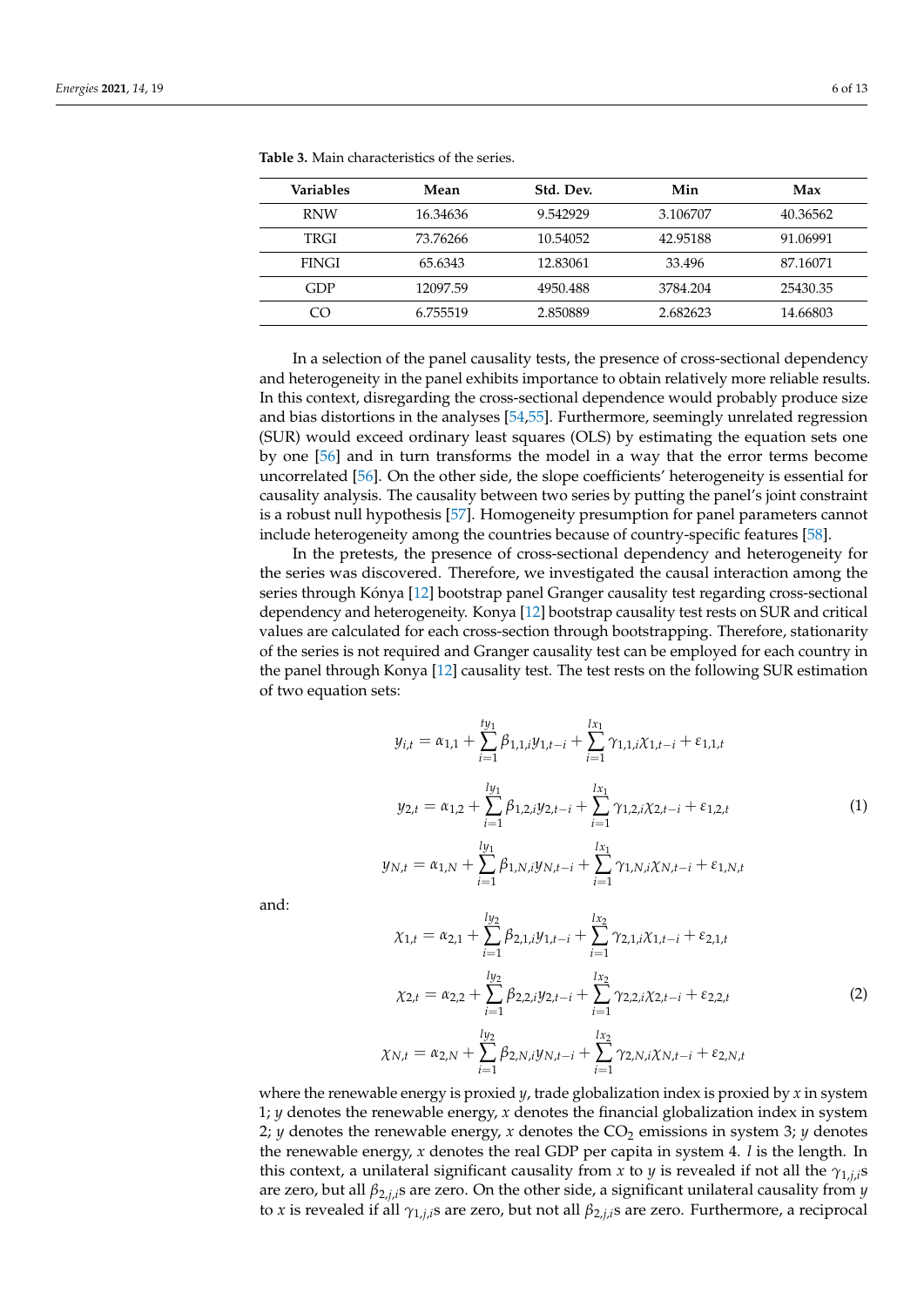significant causality between x and y is revealed if neither *γ*1,*j*,*i*s nor *β*2,*j*,*i*s are zero. Lastly, no significant causality between x and y is revealed if all  $γ_{1,i,i}$ s and  $β_{2,i,i}$ s are zero.

## **4. Empirical Analysis**

In the empirical analysis part of the study, first presence of cross-sectional dependency and heterogeneity were explored through relevant econometric tests. For this reason, the cross-sectional dependency test of LM, LM CD, and  $LM<sub>adi</sub>$ ), which are respectively developed by [\[59](#page-12-3)[–61\]](#page-12-4) were conducted to question the cross-section independence, and the test results were introduced in Table [4.](#page-6-0) The null hypothesis ( $H_0$  = cross-sectional independence) declined at a 5% significance level, and cross-sectional dependency among the series was discovered.

| Test      | <b>Test Statistic</b> | Prob.  |
|-----------|-----------------------|--------|
| LM        | 76.23                 | 0.0306 |
| LM adj *  | 2.381                 | 0.0173 |
| LM $CD^*$ | 4.248                 | 0.0000 |
|           |                       |        |

<span id="page-6-0"></span>**Table 4.** Cross-sectional dependence tests' results.

\* two-sided test.

The homogeneity presence was explored through [\[62\]](#page-12-5) homogeneity tests, and the results were introduced in Table [5.](#page-6-1) The null hypothesis asserting the presence of homogeneity was declined at 1% significance level, and the existence of heterogeneity was discovered. The results of both tests directed us to employ a causality test regarding cross-sectional dependency and heterogeneity.

<span id="page-6-1"></span>**Table 5.** Homogeneity tests' results.

| Test                                                | <b>Test Statistic</b> | Prob. |
|-----------------------------------------------------|-----------------------|-------|
| $\widetilde{\phantom{m}}$                           | 9.015                 | 0.000 |
| $\widetilde{\phantom{m}}$<br>$\rightharpoonup$ adj. | 10.571                | 0.000 |

The causal interaction among renewable energy, trade globalization, financial globalization,  $CO<sub>2</sub>$  emissions, and real GDP per capita in eleven EU transition economies for 1995–2015 was explored through bootstrap causality test and test results reported in Tables [6–](#page-7-0)[9.](#page-8-0) The causality analysis between trade globalization and renewable energy presented in Table [6](#page-7-0) and a unilateral causality from trade globalization to renewable energy in Estonia, Latvia, and Slovenia, and unilateral causality from renewable energy to trade globalization in Croatia and Lithuania was discovered. In theoretical terms, a significant causality between trade globalization and renewable energy is expected, considering the increases in the output and technological transfer resulting from trade globalization. Still, the causality direction can be changed depending on the countries' potential and approach towards renewable energy. In this context, Aïssa et al. [\[29\]](#page-11-3), Rasoulinezhad and Saboori [\[9\]](#page-10-14), and Nathaniel and Khan [\[36\]](#page-11-10) revealed no significant causality between trade and renewable energy, but Sebri et al. [\[19\]](#page-10-13), Amri [\[34\]](#page-11-8), and Zeren and Akkuş [\[21\]](#page-10-16) discovered a two-way causality between two variables. On the other side, Jebli and Youssef [\[31\]](#page-11-5), Jebli et al. [\[32\]](#page-11-6), Tiba et al. [\[33\]](#page-11-7), and Liu et al. [\[35\]](#page-11-9) revealed a unilateral causality from trade to renewable energy. Still, Jebli et al. [\[20\]](#page-10-15) showed a unilateral causality from renewable energy to trade. Our findings revealed that trade globalization had a significant effect on the renewable energy in Estonia, Latvia, and Slovenia incompatible with Jebli and Youssef [\[31\]](#page-11-5), Jebli et al. [\[32\]](#page-11-6), Tiba et al. [\[33\]](#page-11-7), and Liu et al. [\[35\]](#page-11-9). On the other side, a significant causality from renewable energy to trade globalization was revealed in Croatia and Lithuania incompatible with Jebli et al. [\[20\]](#page-10-15).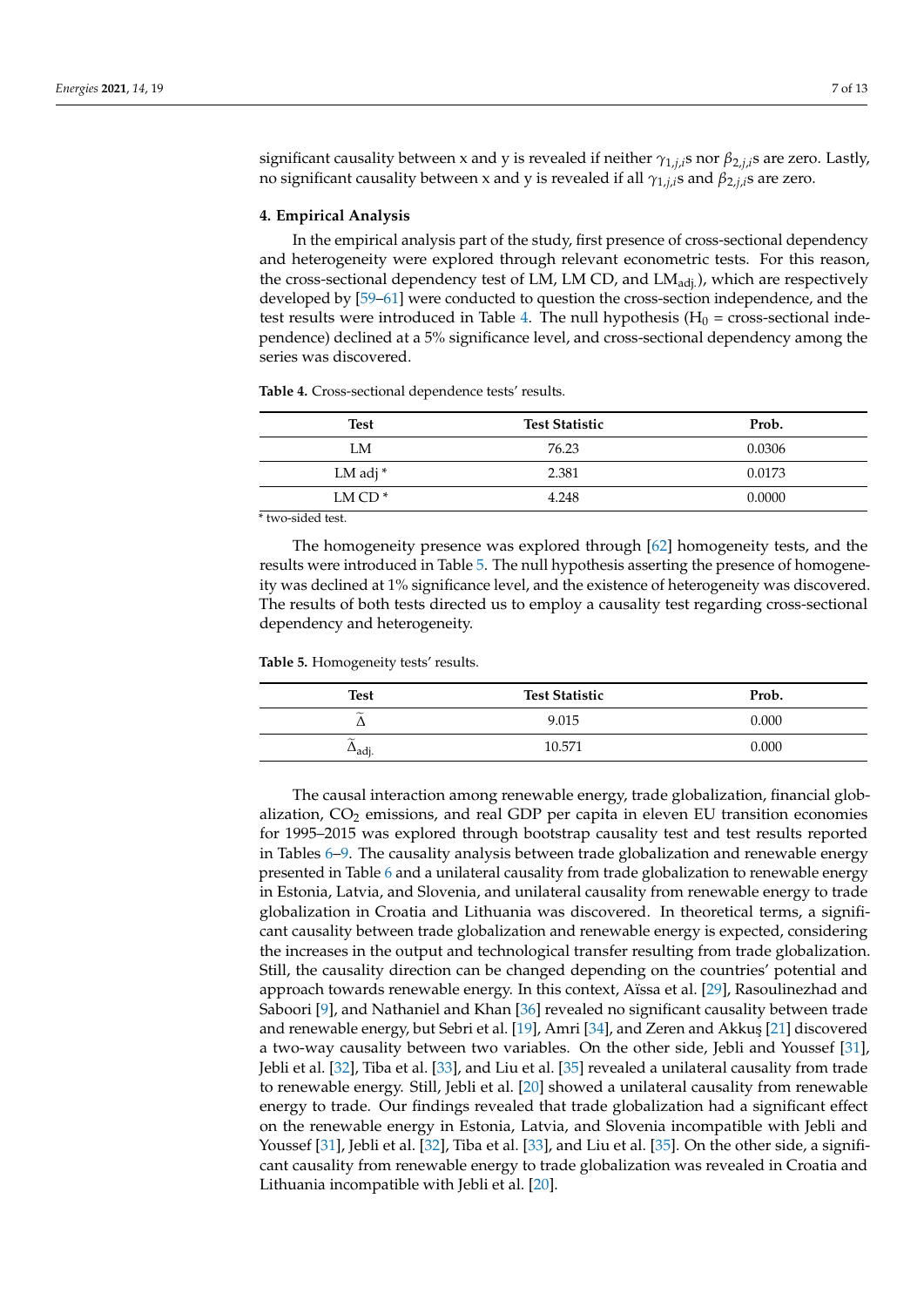<span id="page-7-0"></span>

| Countries | $H_0$ : TRGI Is Not the Cause of RNW |                               |         | $H_0$ : RNW Is Not the Cause of TRGI |           |                                |         |         |
|-----------|--------------------------------------|-------------------------------|---------|--------------------------------------|-----------|--------------------------------|---------|---------|
|           | Wald St.                             | <b>Bootstrap Critic Value</b> |         |                                      | Wald St.  | <b>Bootstrap Critic Values</b> |         |         |
|           |                                      | $1\%$                         | $5\%$   | $10\%$                               |           | $1\%$                          | $5\%$   | $10\%$  |
| Bulgaria  | 8.8464                               | 44.7627                       | 24.2052 | 17.1286                              | 7.3971    | 32.0311                        | 16.2259 | 10.7983 |
| Croatia   | 0.4123                               | 32.8062                       | 15.8140 | 10.7433                              | 34.8960** | 37.9527                        | 19.3220 | 12.9013 |
| Czechia   | 0.7446                               | 42.9621                       | 20.6403 | 14.3989                              | 5.4331    | 44.3254                        | 23.2376 | 15.5162 |
| Estonia   | 12.9861 *                            | 35.4443                       | 17.5990 | 11.6910                              | 0.1451    | 30.4781                        | 15.2729 | 10.5094 |
| Hungary   | 7.8702                               | 6.9005                        | 26.1133 | 18.9257                              | 0.1856    | 44.7453                        | 22.4945 | 15.2530 |
| Latvia    | 16.3657**                            | 22.5088                       | 12.3336 | 8.2503                               | 0.1588    | 35.5174                        | 18.4655 | 12.3581 |
| Lithuania | 1.8563                               | 40.3328                       | 20.7102 | 14.1074                              | 27.2157** | 30.5951                        | 16.2497 | 11.0971 |
| Poland    | 7.0130                               | 55.5188                       | 30.9381 | 22.0181                              | 9.2569    | 47.9452                        | 24.0374 | 16.7736 |
| Romania   | 4.8904                               | 32.9063                       | 17.7028 | 12.0731                              | 4.3656    | 42.0022                        | 20.0110 | 13.4153 |
| Slovakia  | 7.4813                               | 45.3693                       | 23.6163 | 16.0807                              | 0.2603    | 40.0041                        | 21.8501 | 15.0193 |
| Slovenia  | 13.3336 *                            | 36.0687                       | 17.6316 | 12.1915                              | 3.9083    | 39.0535                        | 19.7149 | 13.3175 |

**Table 6.** Causality analysis between renewable energy and trade globalization.

 $^{\ast\ast},$   $^{\ast}$  indicates that it is respectively significant at 5%, 10%.

**Table 7.** Causality analysis between renewable energy and financial globalization.

<span id="page-7-1"></span>

| Countries | $H_0$ : FINGI Is Not the Cause of RNW |                               |         |         | $H_0$ : RNW Is Not the Cause of FINGI |                               |         |         |
|-----------|---------------------------------------|-------------------------------|---------|---------|---------------------------------------|-------------------------------|---------|---------|
|           | Wald St.                              | <b>Bootstrap Critic Value</b> |         |         | Wald St.                              | <b>Bootstrap Critic Value</b> |         |         |
|           |                                       | $1\%$                         | $5\%$   | $10\%$  |                                       | $1\%$                         | $5\%$   | $10\%$  |
| Bulgaria  | 2.4116                                | 41.7844                       | 22.5821 | 5.4261  | 1.6362                                | 32.3546                       | 16.4587 | 11.0447 |
| Croatia   | 0.3166                                | 29.4784                       | 15.6118 | 10.7328 | 0.3302                                | 41.3339                       | 21.2784 | 14.4160 |
| Czechia   | 6.0159                                | 30.6188                       | 15.7428 | 10.8004 | 4.3581                                | 34.3406                       | 18.8492 | 12.7182 |
| Estonia   | 0.4498                                | 27.8959                       | 13.8942 | 9.5116  | 0.9312                                | 39.6911                       | 20.1473 | 13.6960 |
| Hungary   | 7.8604                                | 37.6044                       | 20.2577 | 14.3526 | 7.7433                                | 36.3349                       | 18.9620 | 12.7462 |
| Latvia    | 3.2370                                | 23.7755                       | 12.1965 | 8.1950  | 0.5179                                | 37.1669                       | 18.8811 | 12.3706 |
| Lithuania | 0.1824                                | 30.5119                       | 15.4894 | 10.4238 | 2.3816                                | 29.6871                       | 15.8014 | 10.7737 |
| Poland    | 4.9238                                | 48.5862                       | 25.8412 | 17.9884 | 1.4323                                | 40.4925                       | 22.3914 | 15.3243 |
| Romania   | 2.2956                                | 29.4947                       | 16.6234 | 11.4730 | 0.2762                                | 47.2754                       | 24.9916 | 17.5495 |
| Slovakia  | 3.4114                                | 48.2462                       | 24.2063 | 16.9555 | 0.4606                                | 44.7273                       | 23.7293 | 16.2438 |
| Slovenia  | 4.6394                                | 31.7152                       | 16.2565 | 11.3121 | 0.5743                                | 33.5498                       | 17.9570 | 12.3690 |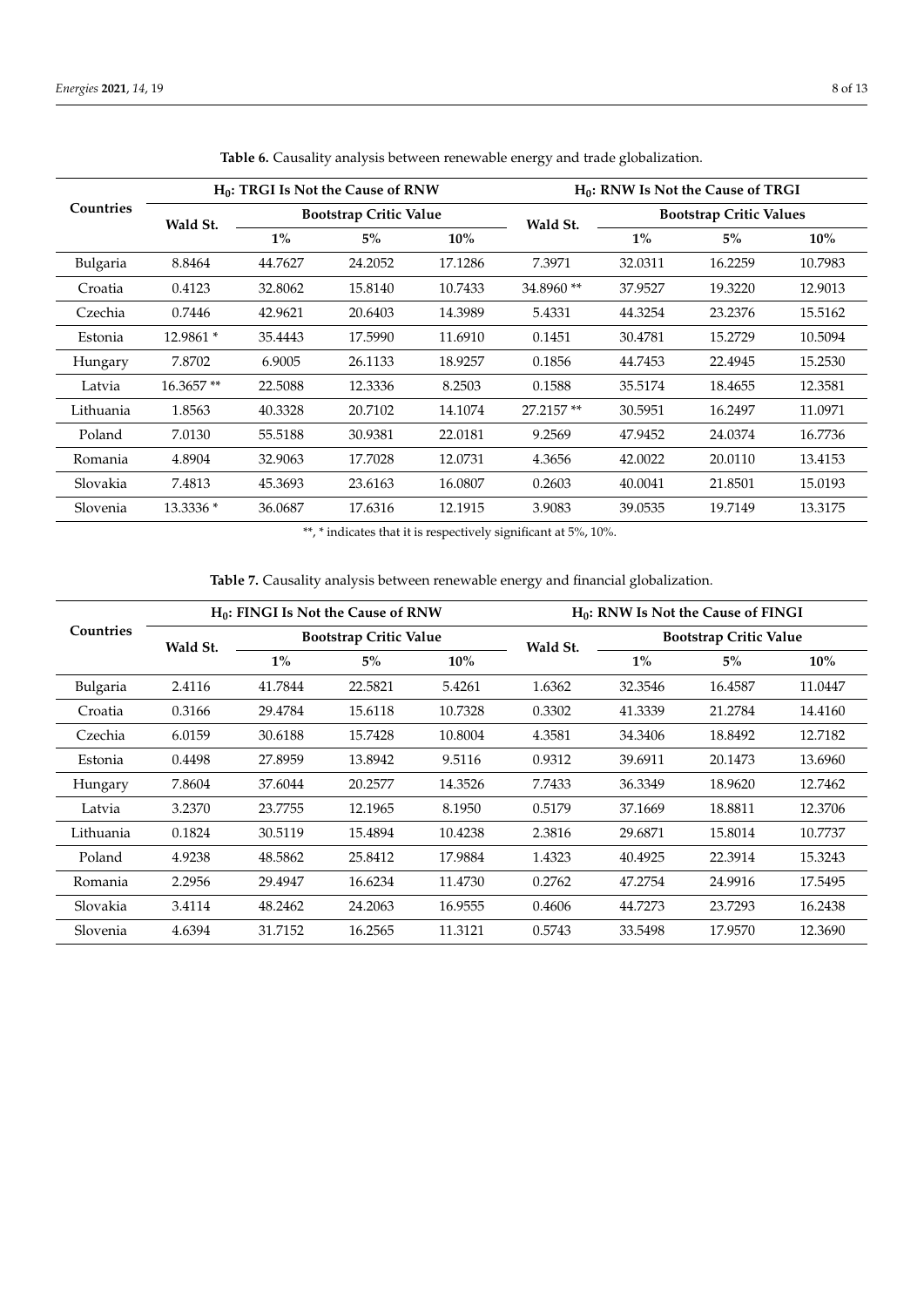<span id="page-8-1"></span>

| Countries | $H_0$ : CO <sub>2</sub> Emission Is Not the Cause of RNW |                               |         | $H_0$ : RNW Is Not the Cause of $CO_2$ Emission |                               |          |         |         |
|-----------|----------------------------------------------------------|-------------------------------|---------|-------------------------------------------------|-------------------------------|----------|---------|---------|
|           | Wald St.                                                 | <b>Bootstrap Critic Value</b> |         | Wald St.                                        | <b>Bootstrap Critic Value</b> |          |         |         |
|           |                                                          | $1\%$                         | $5\%$   | 10%                                             |                               | $1\%$    | $5\%$   | $10\%$  |
| Bulgaria  | 4.2209                                                   | 28.3144                       | 14.5398 | 9.6870                                          | 4.1849                        | 27.78286 | 14.6908 | 0.1074  |
| Croatia   | 2.3197                                                   | 38.3059                       | 20.2272 | 13.7559                                         | 0.5236                        | 42.24757 | 20.1602 | 13.2400 |
| Czechia   | 5.6996                                                   | 34.8510                       | 17.9577 | 12.1791                                         | 78.5323 ***                   | 37.90574 | 21.2318 | 14.4659 |
| Estonia   | 2.9785                                                   | 30.7269                       | 16.0333 | 10.4784                                         | 4.7461                        | 30.11468 | 14.8927 | 9.8172  |
| Hungary   | 1.5115                                                   | 51.1984                       | 26.7677 | 18.3740                                         | $16.4136*$                    | 44.07672 | 23.8917 | 16.3845 |
| Latvia    | 0.6672                                                   | 29.4360                       | 14.8573 | 9.6784                                          | 12.9507 *                     | 36.25140 | 19.0939 | 12.5903 |
| Lithuania | 14.4073**                                                | 26.7428                       | 13.3773 | 8.7281                                          | 2.7378                        | 28.31456 | 15.3157 | 10.0500 |
| Poland    | 0.33374                                                  | 28.9642                       | 15.0131 | 10.1679                                         | 3.6145                        | 43.67226 | 22.8993 | 15.7815 |
| Romania   | 17.2924 **                                               | 27.7321                       | 14.0219 | 9.7921                                          | 33.5551 **                    | 38.07972 | 20.0294 | 13.6791 |
| Slovakia  | $22.0571*$                                               | 43.8053                       | 22.5734 | 15.8978                                         | 19.4469 *                     | 39.57048 | 23.2065 | 16.4650 |
| Slovenia  | 12.2983 *                                                | 32.5947                       | 17.6888 | 11.5974                                         | 10.4034                       | 44.19843 | 22.9981 | 16.2071 |

Table 8. Causality analysis between renewable energy and CO<sub>2</sub> emissions.

\*\*\*, \*\*, \* indicates that it is respectively significant at 1%, 5%, 10%.

**Table 9.** Causality analysis between real GDP per capita and renewable energy.

<span id="page-8-0"></span>

|           | $H_0$ : GDP Is Not the Cause of RNW |                               |         |          | $H_0$ : RNW Is Not the Cause of GDP |         |          |         |
|-----------|-------------------------------------|-------------------------------|---------|----------|-------------------------------------|---------|----------|---------|
| Countries | Wald St.                            | <b>Bootstrap Critic Value</b> |         | Wald St. | <b>Bootstrap Critic Value</b>       |         |          |         |
|           |                                     | $1\%$                         | $5\%$   | $10\%$   |                                     | $1\%$   | $5\%$    | $10\%$  |
| Bulgaria  | 2.0464                              | 50.8993                       | 29.1946 | 20.1993  | 7.1154                              | 53.3875 | 29.44463 | 20.8589 |
| Croatia   | 0.4233                              | 35.0795                       | 18.5855 | 12.2062  | 0.4570                              | 45.3903 | 22.44310 | 14.7866 |
| Czechia   | 16.2285 *                           | 37.6513                       | 22.2228 | 15.8881  | 6.3666                              | 51.3260 | 26.75393 | 18.8187 |
| Estonia   | 3.4169                              | 28.8198                       | 14.9741 | 9.97130  | 10.5094                             | 53.1987 | 28.49377 | 19.3129 |
| Hungary   | 5.9984                              | 57.1728                       | 32.3425 | 22.8146  | 5.3495                              | 31.1988 | 17.01013 | 11.6173 |
| Latvia    | 4.6993                              | 20.6217                       | 10.4578 | 7.1282   | 0.8446                              | 50.9055 | 25.71107 | 17.2067 |
| Lithuania | 1.8078                              | 52.7100                       | 30.2212 | 21.8787  | 6.9219                              | 62.2689 | 35.59382 | 25.7880 |
| Poland    | 24.0955                             | 74.0902                       | 43.6008 | 33.4240  | 2.8522                              | 31.0150 | 15.81786 | 10.4976 |
| Romania   | 23.5227**                           | 34.1308                       | 18.6578 | 12.8874  | 3.9612                              | 49.2939 | 7.18408  | 18.5251 |
| Slovakia  | 16.0550                             | 61.6467                       | 35.6302 | 26.1593  | 10.8854                             | 72.1978 | 39.51884 | 28.4645 |
| Slovenia  | 14.2667 *                           | 38.4524                       | 19.4535 | 13.4619  | 0.4506                              | 47.6993 | 24.63181 | 17.3053 |

\*\*, \* indicates that it is respectively significant at 1%, 5%, 10%.

The causality analysis between financial globalization and renewable energy presented in Table [7](#page-7-1) revealed no significant causality between financial globalization and renewable energy. A significant causality from financial globalization to renewable energy is expected because it facilitates the countries to provide the funds in the international markets. Furthermore, Leitão [\[15\]](#page-10-9) and Yazdi and Shakouri [\[16\]](#page-10-10) revealed a reciprocal interaction between globalization and renewable energy.

The causality analysis between  $CO<sub>2</sub>$  emissions and renewable energy presented in Table [8](#page-8-1) a unilateral causality from  $CO<sub>2</sub>$  emissions to renewable energy in Lithuania and Slovenia, and unilateral causality from renewable energy to  $CO<sub>2</sub>$  emissions in Czechia, Hungary, and Latvia and a reciprocal causality between renewable energy to  $CO<sub>2</sub>$  emissions in Romania and Slovakia. Theoretically, rising  $CO<sub>2</sub>$  emissions is one of the countries'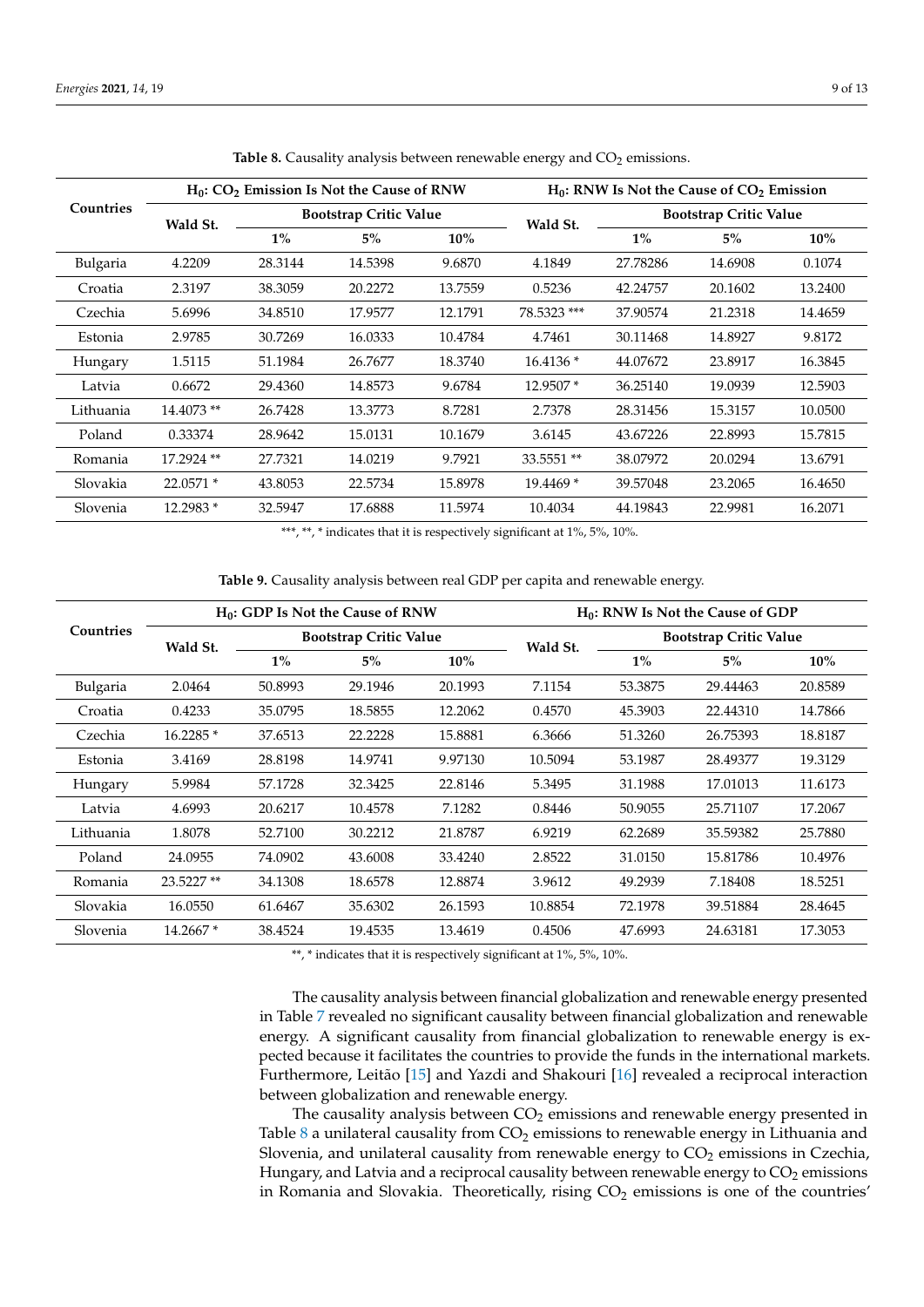motivations to make renewable energy investments because renewable energy is a relatively more environmentally friendly energy type. Therefore, the use of renewable energy is expected to decrease  $CO<sub>2</sub>$  emissions. In this context, a significant causality between renewable energy and CO<sub>2</sub> emissions in Czechia, Hungary, Latvia, Romania, and Slovakia was compatible with the theoretical considerations and Jebli and Youssef [\[31\]](#page-11-5), Tiba et al. [\[33\]](#page-11-7), and Jebli et al. [\[20\]](#page-10-15).

Lastly, the causality analysis between real GDP per capita and renewable energy introduced in Table [9](#page-8-0) denoted a unilateral causality from real GDP per capita to renewable energy in Czechia, Romania, and Slovenia. A significant causality between real GDP per capita and renewable energy is expected because renewable energy development requires substantial investments, and increasing GDP raises the countries' energy requirement. However, significant causality from real GDP per capita to renewable energy was revealed for Czechia, Romania, and Slovenia incompatible with Jebli and Youssef [\[31\]](#page-11-5), and Padhan et al. [\[17\]](#page-10-11). However, Sebri et al. [\[19\]](#page-10-13), Jebli et al. [\[32\]](#page-11-6), Yazdi and Shakouri [\[16\]](#page-10-10), Amri [\[34\]](#page-11-8), Rasoulinezhad and Saboori [\[9\]](#page-10-14) revealed a mutual causality between economic growth and renewable energy consumption.

## **5. Conclusions**

The serious environmental degradation and decreasing fossil fuel supplies have led policy-makers and scholars to seek alternative solutions for sustainable economic growth and the environment. In this context, renewable energy resources have become a critical option for decarbonization, together with the technological developments in renewable energy production and the countries head for renewable energy production. For example, the EU aims to meet 32% of energy requirements from renewable energy by 2030 to achieve the first climate-neutral continent by 2050. Therefore, the specification of the factors underlying renewable energy production has become crucial. In turn, determinants of renewable energy production/consumption have been extensively researched in the related literature. The scholars have generally reached conflicting findings of institutional and economic determinants of renewable energy production or consumption. However, the impact of economic globalization indicators on renewable energy has been explored by a limited number of scholars. Therefore, we researched the causality among economic globalization indicators, real GDP per capita,  $CO<sub>2</sub>$  emissions, and renewable energy in a sample of EU transition economies through bootstrap panel Granger causality test of Kónya [\[12\]](#page-10-6) taking notice of heterogeneity and cross-section independence among the series.

The causality analysis revealed that trade globalization significantly influenced renewable energy in Estonia, Latvia, and Slovenia, which experienced significant renewable energy production progress. Still, no significant causality between financial globalization and renewable energy was revealed. The relevant theoretical considerations and empirical findings indicated that both trade and financial globalization significantly influence renewable energy and, in turn, renewable energy has a significant influence on trade. On the other side, a unilateral causality from  $CO<sub>2</sub>$  emissions to renewable energy was revealed in Lithuania and Slovenia, and unilateral causality from renewable energy to  $CO<sub>2</sub>$  emissions was discovered in Czechia, Hungary, and Latvia and a mutual causality between renewable energy and  $CO<sub>2</sub>$  emissions in Romania and Slovakia in compatible with relevant theoretical and empirical literature. Lastly, a unilateral causality from real GDP per capita to renewable energy in Czechia, Romania, and Slovenia was discovered.

The EU aims to meet 32% of energy requirements from renewable energy by 2030. The Czechia, Hungary, Poland, and Slovakia in EU transition economies especially should make a significant improvement to catch the target. However, renewable energy production needs relatively high investments. Therefore, all the EU countries, especially the countries in the question above, should benefit from trade and financial globalization to improve renewable energy production through technology and financing transfer. Future studies can focus on the mechanisms through which trade and financial globalization affect renewable energy production.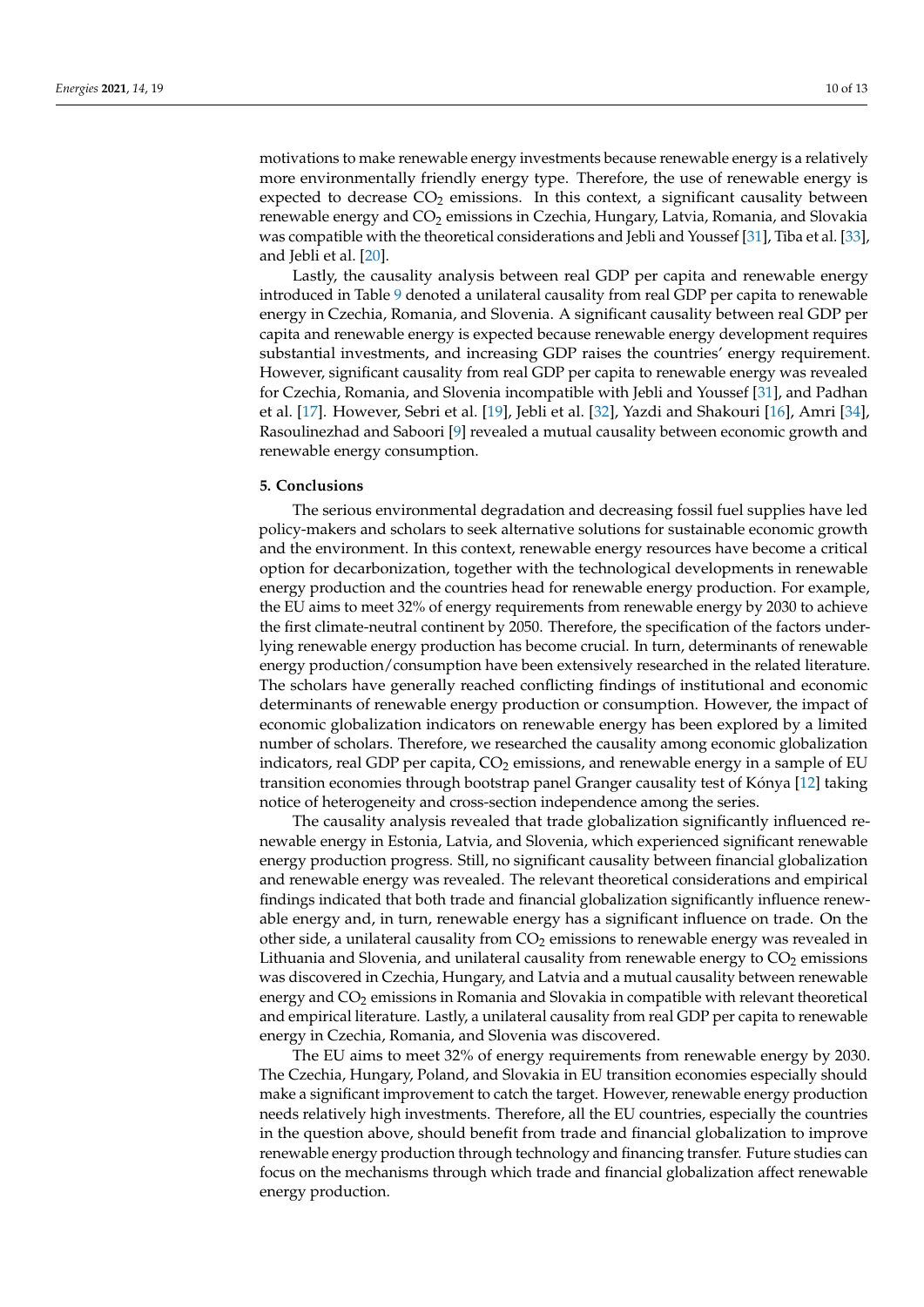**Author Contributions:** All authors have contributed significantly to this research in all stages of the study. Conceptualization, Y.B., M.U.S., and M.H.O.; methodology, Y.B., M.U.S., and M.H.O.; formal analysis, Y.B., M.U.S., and M.H.O.; writing, Y.B., M.U.S., and M.H.O. All authors have read and agreed to the published version of the manuscript.

**Funding:** This research received no external funding.

**Conflicts of Interest:** The authors declare no conflict of interest.

#### **References**

- <span id="page-10-0"></span>1. Omer, A.M. Energy use and environmental impacts: A general review. *J. Renew. Sustain. Energy* **2009**, *1*, 53101. [\[CrossRef\]](http://dx.doi.org/10.1063/1.3220701)
- 2. Bologna, S. Energy and Sustainable Economic Development. In *Renewable Energy for Unleashing Sustainable Development*; Colombo, E., Bologna, S., Masera, D., Eds.; Springer: Cham, Switzerland, 2013. [\[CrossRef\]](http://dx.doi.org/10.1007/978-3-319-00284-2_8)
- <span id="page-10-1"></span>3. Manisalidis, I.; Stavropoulou, E.; Stavropoulos, A.; Bezirtzoglou, E. Environmental and Health Impacts of Air Pollution: A Review. *Front. Public Health* **2020**, *8*, 14. [\[CrossRef\]](http://dx.doi.org/10.3389/fpubh.2020.00014) [\[PubMed\]](http://www.ncbi.nlm.nih.gov/pubmed/32154200)
- <span id="page-10-2"></span>4. IEA. Renewables. 2020. Available online: <https://www.iea.org/fuels-and-technologies/renewables> (accessed on 15 September 2020).
- <span id="page-10-3"></span>5. BP. Statistical Review of World Energy 2020 (69th Edition). 2020. Available online: [https://www.bp.com/content/dam/](https://www.bp.com/content/dam/bp/business-sites/en/global/corporate/pdfs/energy-economics/statistical-review/bp-stats-review-2020-full-report.pdf) [bp/business-sites/en/global/corporate/pdfs/energy-economics/statistical-review/bp-stats-review-2020-full-report.pdf](https://www.bp.com/content/dam/bp/business-sites/en/global/corporate/pdfs/energy-economics/statistical-review/bp-stats-review-2020-full-report.pdf) (accessed on 15 September 2020).
- <span id="page-10-4"></span>6. Sadorsky, P. Renewable energy consumption, CO<sup>2</sup> emissions and oil prices in the G7 countries. *Energy Econ.* **2009**, *31*, 456–462. [\[CrossRef\]](http://dx.doi.org/10.1016/j.eneco.2008.12.010)
- 7. Apergis, N.; Payne, J.E. The causal dynamics between renewable energy, real GDP, emissions and oil prices: Evidence from OECD countries. *Appl. Econ.* **2014**, *46*, 4519–4525. [\[CrossRef\]](http://dx.doi.org/10.1080/00036846.2014.964834)
- 8. Ackah, I.; Kizys, R. Green growth in oil producing African countries: A panel data analysis of renewable energy demand. *Renew. Sustain. Energy Rev.* **2015**, *50*, 1157–1166. [\[CrossRef\]](http://dx.doi.org/10.1016/j.rser.2015.05.030)
- <span id="page-10-14"></span>9. Rasoulinezhad, E.; Saboori, B. Panel estimation for renewable and non-renewable energy consumption, economic growth,  $CO<sub>2</sub>$ emissions, the composite trade intensity, and financial openness of the commonwealth of independent states. *Environ. Sci. Pollut. Res.* **2018**, *25*, 17354–17370. [\[CrossRef\]](http://dx.doi.org/10.1007/s11356-018-1827-3)
- <span id="page-10-21"></span>10. Ergun, S.J.; Owusu, P.A.; Rivas, M.F. Determinants of renewable energy consumption in Africa. *Environ. Sci. Pollut. Res.* **2019**, *26*, 15390–15405. [\[CrossRef\]](http://dx.doi.org/10.1007/s11356-019-04567-7)
- <span id="page-10-5"></span>11. Chang, C.-L.; Ilomäki, J.; Laurila, H.; McAleer, M. Causality between CO<sup>2</sup> Emissions and Stock Markets. *Energies* **2020**, *13*, 2893. [\[CrossRef\]](http://dx.doi.org/10.3390/en13112893)
- <span id="page-10-6"></span>12. Kónya, L. Exports and growth: Granger causality analysis on OECD countries with a panel data approach. *Econ. Model.* **2006**, *23*, 978–992. [\[CrossRef\]](http://dx.doi.org/10.1016/j.econmod.2006.04.008)
- <span id="page-10-7"></span>13. Eurostat. Share of Energy from Renewable Sources. 2020. Available online: [https://ec.europa.eu/eurostat/databrowser/view/](https://ec.europa.eu/eurostat/databrowser/view/nrg_ind_ren/default/table?lang=en) [nrg\\_ind\\_ren/default/table?lang=en](https://ec.europa.eu/eurostat/databrowser/view/nrg_ind_ren/default/table?lang=en) (accessed on 12 August 2020).
- <span id="page-10-8"></span>14. World Bank. Renewable Energy Consumption (% of Total Final Energy Consumption). 2020. Available online: [https://data.](https://data.worldbank.org/indicator/eg.fec.rnew.zs) [worldbank.org/indicator/eg.fec.rnew.zs](https://data.worldbank.org/indicator/eg.fec.rnew.zs) (accessed on 15 June 2020).
- <span id="page-10-9"></span>15. Leitão, N.C. Economic growth, carbon dioxide emissions, renewable energy and globalization. *Int. J. Energy Econ. Policy* **2014**, *3*, 391–399.
- <span id="page-10-10"></span>16. Yazdi, S.K.; Shakouri, B. The globalization, financial development, renewable energy, and economic growth. *Energy Sources Part B Econ. Plan. Policy* **2017**, *12*, 707–714. [\[CrossRef\]](http://dx.doi.org/10.1080/15567249.2017.1292329)
- <span id="page-10-11"></span>17. Padhan, H.; Padhang, P.C.; Tiwari, A.K.; Ahmed, R.; Hammoudeh, S. Renewable energy consumption and robust globalization(s) in OECD countries: Do oil, carbon emissions and economic activity matter? *Energy Strat. Rev.* **2020**, *32*, 100535. [\[CrossRef\]](http://dx.doi.org/10.1016/j.esr.2020.100535)
- <span id="page-10-12"></span>18. Gozgor, G.; Mahalik, M.K.; Demir, E.; Padhan, H. The impact of economic globalization on renewable energy in the OECD countries. *Energy Policy* **2020**, *139*, 111365. [\[CrossRef\]](http://dx.doi.org/10.1016/j.enpol.2020.111365)
- <span id="page-10-13"></span>19. Sebri, M.; Ben-Salha, O. On the causal dynamics between economic growth, renewable energy consumption, CO<sub>2</sub> emissions and trade openness: Fresh evidence from BRICS countries. *Renew. Sustain. Energy Rev.* **2014**, *39*, 14–23. [\[CrossRef\]](http://dx.doi.org/10.1016/j.rser.2014.07.033)
- <span id="page-10-15"></span>20. Jebli, M.B.; Youssef, S.B.; Apergis, N. The dynamic linkage between renewable energy, tourism, CO<sub>2</sub> emissions, economic growth, foreign direct investment, and trade. *Latin Am. Econ. Rev.* **2019**, *28*, 2–19. [\[CrossRef\]](http://dx.doi.org/10.1186/s40503-019-0063-7)
- <span id="page-10-16"></span>21. Zeren, F.; Akkuş, H.T. The relationship between renewable energy consumption and trade openness: New evidence from emerging economies. *Renew. Energy* **2020**, *147*, 322–329. [\[CrossRef\]](http://dx.doi.org/10.1016/j.renene.2019.09.006)
- <span id="page-10-17"></span>22. Dumitrescu, E.; Hurlin, C. Testing for Granger non-causality in heterogeneous panels. *Econ. Model.* **2012**, *29*, 1450–1460. [\[CrossRef\]](http://dx.doi.org/10.1016/j.econmod.2012.02.014)
- <span id="page-10-18"></span>23. Murshed, M. Does Improvement in Trade Openness Facilitate Renewable Energy Transition? Evidence from Selected South Asian Economies. *South Asia Econ. J.* **2018**, *19*, 151–170. [\[CrossRef\]](http://dx.doi.org/10.1177/1391561418794691)
- <span id="page-10-19"></span>24. Akar, B.G. The Determinants of Renewable Energy Consumption: An Empirical Analysis for the Balkans. *Eur. Sci. J. ESJ* **2016**, *12*, 594. [\[CrossRef\]](http://dx.doi.org/10.19044/esj.2016.v12n11p594)
- <span id="page-10-20"></span>25. Alam, M.; Murad, W. The impacts of economic growth, trade openness and technological progress on renewable energy use in organization for economic co-operation and development countries. *Renew. Energy* **2020**, *145*, 382–390. [\[CrossRef\]](http://dx.doi.org/10.1016/j.renene.2019.06.054)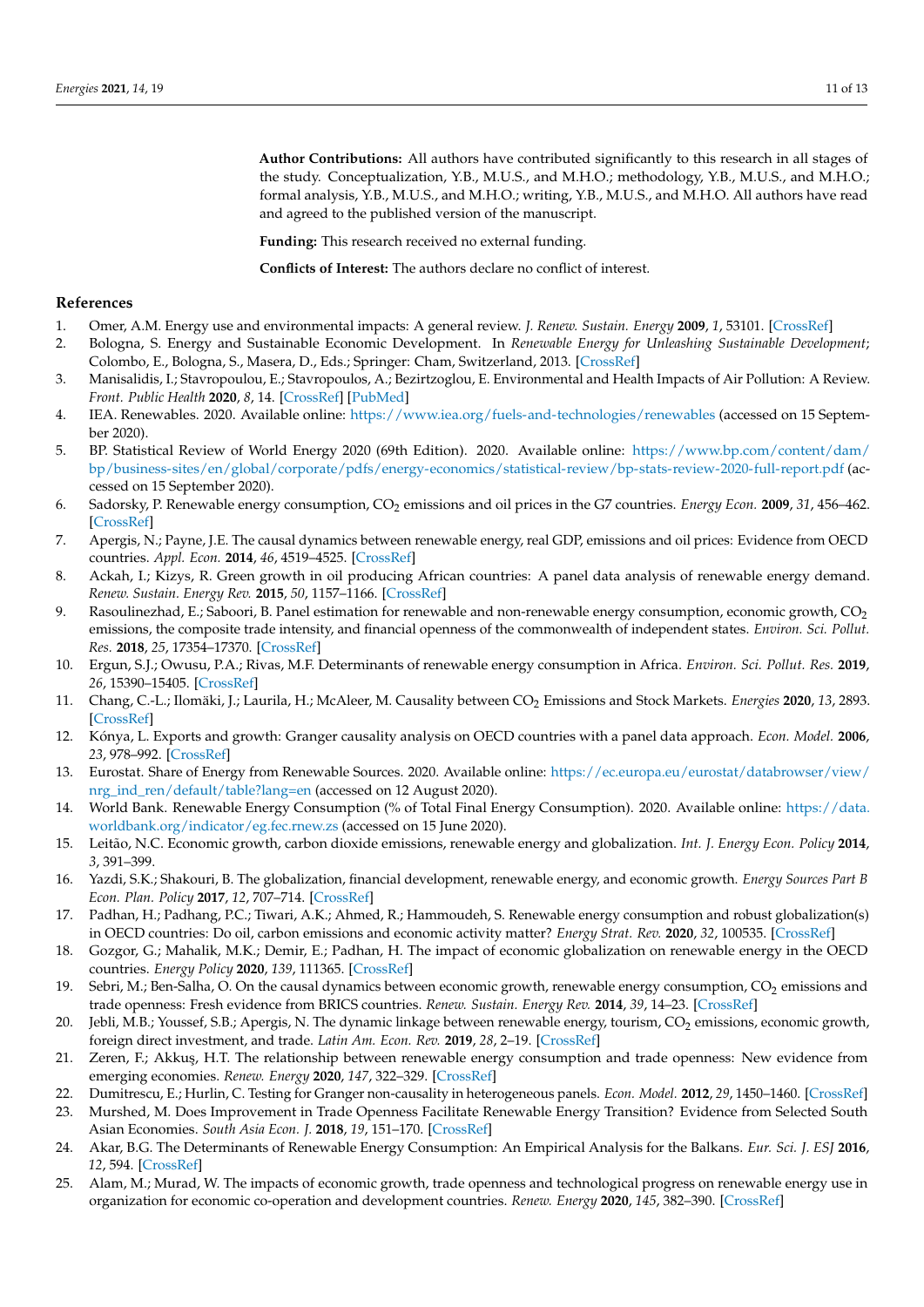- <span id="page-11-0"></span>26. Lau, L.S.; Yii, K.J.; Lee, C.Y.; Chong, Y.L.; Lee, E.H. Investigating the determinants of renewable energy consumption in Malaysia: An ARDL approach. *Int. J. Bus. Soc.* **2018**, *19*, 886–903.
- <span id="page-11-1"></span>27. Kumaran, V.V.; Ridzuan, A.R.; Khan, F.U.; Abdullah, H.; Mohamad, Z.Z. An empirical analysis of factors affecting renewable energy consumption in association of Southeast Asian Nations-4 countries. *Int. J. Energy Econ. Policy* **2020**, *10*, 48–56. [\[CrossRef\]](http://dx.doi.org/10.32479/ijeep.8142)
- <span id="page-11-2"></span>28. Zhao, P.; Lu, Z.; Fang, J.; Paramati, S.R.; Jiang, K. Determinants of renewable and non-renewable energy demand in China. *Struct. Chang. Econ. Dyn.* **2020**, *54*, 202–209. [\[CrossRef\]](http://dx.doi.org/10.1016/j.strueco.2020.05.002)
- <span id="page-11-3"></span>29. Aïssa, M.S.B.; Jebli, M.B.; Youssef, S.B. Output, renewable energy consumption and trade in Africa. *Energy Policy* **2014**, *66*, 11–18. [\[CrossRef\]](http://dx.doi.org/10.1016/j.enpol.2013.11.023)
- <span id="page-11-4"></span>30. Kim, K.; Kim, Y. Role of policy in innovation and international trade of renewable energy technology: Empirical study of solar PV and wind power technology. *Renew. Sustain. Energy Rev.* **2015**, *44*, 717–727. [\[CrossRef\]](http://dx.doi.org/10.1016/j.rser.2015.01.033)
- <span id="page-11-5"></span>31. Jebli, M.B.; Youssef, S.B. The environmental Kuznets curve, economic growth, renewable and non-renewable energy, and trade in Tunisia. *Renew. Sustain. Energy Rev.* **2015**, *47*, 173–185. [\[CrossRef\]](http://dx.doi.org/10.1016/j.rser.2015.02.049)
- <span id="page-11-6"></span>32. Jebli, M.B.; Youssef, S.B.; Ozturk, I. Testing environmental Kuznets curve hypothesis: The role of renewable and non-renewable energy consumption and trade in OECD countries. *Ecol. Indic.* **2016**, *60*, 824–831. [\[CrossRef\]](http://dx.doi.org/10.1016/j.ecolind.2015.08.031)
- <span id="page-11-7"></span>33. Tiba, S.; Omri, A.; Frikha, M. The four-way linkages between renewable energy, environmental quality, trade and economic growth: A comparative analysis between high and middle-income countries. *Energy Syst.* **2016**, *7*, 103–144. [\[CrossRef\]](http://dx.doi.org/10.1007/s12667-015-0171-7)
- <span id="page-11-8"></span>34. Amri, F. Intercourse across economic growth, trade and renewable energy consumption in developing and developed countries. *Renew. Sustain. Energy Rev.* **2017**, *69*, 527–534. [\[CrossRef\]](http://dx.doi.org/10.1016/j.rser.2016.11.230)
- <span id="page-11-9"></span>35. Liu, X.; Zhang, S.; Bae, J. Renewable energy, trade, and economic growth in the Asia-Pacific region. *Energy Sources Part B Econ. Plan. Policy* **2018**, *13*, 1–7. [\[CrossRef\]](http://dx.doi.org/10.1080/15567249.2017.1327994)
- <span id="page-11-10"></span>36. Nathaniel, S.; Khan, S.A.R. The nexus between urbanization, renewable energy, trade, and ecological footprint in ASEAN countries. *J. Clean. Prod.* **2020**, *272*, 122709. [\[CrossRef\]](http://dx.doi.org/10.1016/j.jclepro.2020.122709)
- <span id="page-11-11"></span>37. Alabi, O.; Ackah, I.; Lartey, A. Re-visiting the renewable energy-economic growth nexus: Empirical evidence from African OPEC countries. *Int. J. Energy Sect. Manag.* **2017**, *11*, 387–403. [\[CrossRef\]](http://dx.doi.org/10.1108/IJESM-07-2016-0002)
- <span id="page-11-12"></span>38. Caruso, G.; Colantonio, E.; Gattone, S.A. Relationships between Renewable Energy Consumption, Social Factors, and Health: A Panel Vector Auto Regression Analysis of a Cluster of 12 EU Countries. *Sustainability* **2020**, *12*, 2915. [\[CrossRef\]](http://dx.doi.org/10.3390/su12072915)
- <span id="page-11-13"></span>39. Menyah, K.; Wolde-Rufael, Y. CO<sup>2</sup> emissions, nuclear energy, renewable energy and economic growth in the US. *Energy Policy* **2010**, *38*, 2911–2915. [\[CrossRef\]](http://dx.doi.org/10.1016/j.enpol.2010.01.024)
- <span id="page-11-14"></span>40. Ocal, O.; Aslan, A. Renewable energy consumption–economic growth nexus in Turkey. *Renew. Sustain. Energy Rev.* **2013**, *28*, 494–499. [\[CrossRef\]](http://dx.doi.org/10.1016/j.rser.2013.08.036)
- <span id="page-11-15"></span>41. Bakirta¸s, I.; Çetin, M.A. Yenilenebilir Enerji Tüketimi ˙Ile Ekonomik Büyüme Arasındaki ˙˙Ili¸skisi: G-20 Ülkeleri. *Sosyoekonomi* **2016**, *24*, 131–145. [\[CrossRef\]](http://dx.doi.org/10.17233/se.43089)
- <span id="page-11-16"></span>42. Lin, B.; Omoju, O.E.; Okonkwo, J.U. Factors influencing renewable electricity consumption in China. *Renew. Sustain. Energy Rev.* **2016**, *55*, 687–696. [\[CrossRef\]](http://dx.doi.org/10.1016/j.rser.2015.11.003)
- <span id="page-11-17"></span>43. Przychodzen, W.; Przychodzen, J. Determinants of renewable energy production in transition economies: A panel data approach. *Energy* **2020**, *191*, 116583. [\[CrossRef\]](http://dx.doi.org/10.1016/j.energy.2019.116583)
- <span id="page-11-18"></span>44. Mehrara, M.; Rezaei, S.; Razi, D.H. Determinants of Renewable Energy Consumption among ECO Countries; Based on Bayesian Model Averaging and Weighted-Average Least Square. *Int. Lett. Soc. Humanist. Sci.* **2015**, *54*, 96–109. [\[CrossRef\]](http://dx.doi.org/10.18052/www.scipress.com/ILSHS.54.96)
- <span id="page-11-19"></span>45. Omoju, O. Determinants of renewable energy development in China. In Proceedings of the 38th IAEE International Conference Energy Security, Technology and Sustainability Challenges Across the Globe, Antalya, Turkey, 25–27 May 2015.
- <span id="page-11-20"></span>46. Omri, A.; Nguyen, D.K. On the determinants of renewable energy consumption: International evidence. *Energy* **2014**, *72*, 554–560. [\[CrossRef\]](http://dx.doi.org/10.1016/j.energy.2014.05.081)
- <span id="page-11-21"></span>47. Dogan, E.; Seker, F. Determinants of  $CO<sub>2</sub>$  emissions in the European Union: The role of renewable and non-renewable energy. *Renew. Energy* **2016**, *94*, 429–439. [\[CrossRef\]](http://dx.doi.org/10.1016/j.renene.2016.03.078)
- <span id="page-11-22"></span>48. Omri, A.; Daly, S.; Nguyen, D.K. A robust analysis of the relationship between renewable energy consumption and its main drivers. *Appl. Econ.* **2015**, *47*, 2913–2923. [\[CrossRef\]](http://dx.doi.org/10.1080/00036846.2015.1011312)
- <span id="page-11-23"></span>49. Paweenawat, S.W.; Plyngam, S. Does the causal relationship between renewable energy consumption, CO<sub>2</sub> emissions, and economic growth exist in Thailand? An ARDL approach. *Econ. Bull.* **2017**, *37*, 697–711.
- <span id="page-11-24"></span>50. KOF Swiss Economic Institute. KOF Globalisation Index. 2020. Available online: [https://kof.ethz.ch/en/forecasts-and](https://kof.ethz.ch/en/forecasts-and-indicators/indicators/kof-globalisation-index.html)[indicators/indicators/kof-globalisation-index.html](https://kof.ethz.ch/en/forecasts-and-indicators/indicators/kof-globalisation-index.html) (accessed on 15 June 2020).
- <span id="page-11-25"></span>51. Gygli, S.; Haelg, F.; Potrafke, N.; Sturm, J.-E. The KOF Globalisation Index—Revisited. *Rev. Int. Organ.* **2019**, *14*, 543–574. [\[CrossRef\]](http://dx.doi.org/10.1007/s11558-019-09344-2)
- <span id="page-11-26"></span>52. World Bank. GDP Per Capita (Constant 2010 US\$). 2020. Available online: [https://data.worldbank.org/indicator/NY.GDP.PCAP.](https://data.worldbank.org/indicator/NY.GDP.PCAP.KD) [KD](https://data.worldbank.org/indicator/NY.GDP.PCAP.KD) (accessed on 15 June 2020).
- <span id="page-11-27"></span>53. World Bank. CO2 Emissions (Metric Tons Per Capita). 2020. Available online: [https://data.worldbank.org/indicator/EN.ATM.](https://data.worldbank.org/indicator/EN.ATM.CO2E.PC) [CO2E.PC](https://data.worldbank.org/indicator/EN.ATM.CO2E.PC) (accessed on 15 June 2020).
- <span id="page-11-28"></span>54. O'Connell, P.G. The overvaluation of purchasing power parity. *J. Int. Econ.* **1998**, *44*, 1–19. [\[CrossRef\]](http://dx.doi.org/10.1016/S0022-1996(97)00017-2)
- <span id="page-11-29"></span>55. Pesaran, M.H. Estimation and Inference in Large Heterogeneous Panels with a Multifactor Error Structure. *Econometrica* **2006**, *74*, 967–1012. [\[CrossRef\]](http://dx.doi.org/10.1111/j.1468-0262.2006.00692.x)